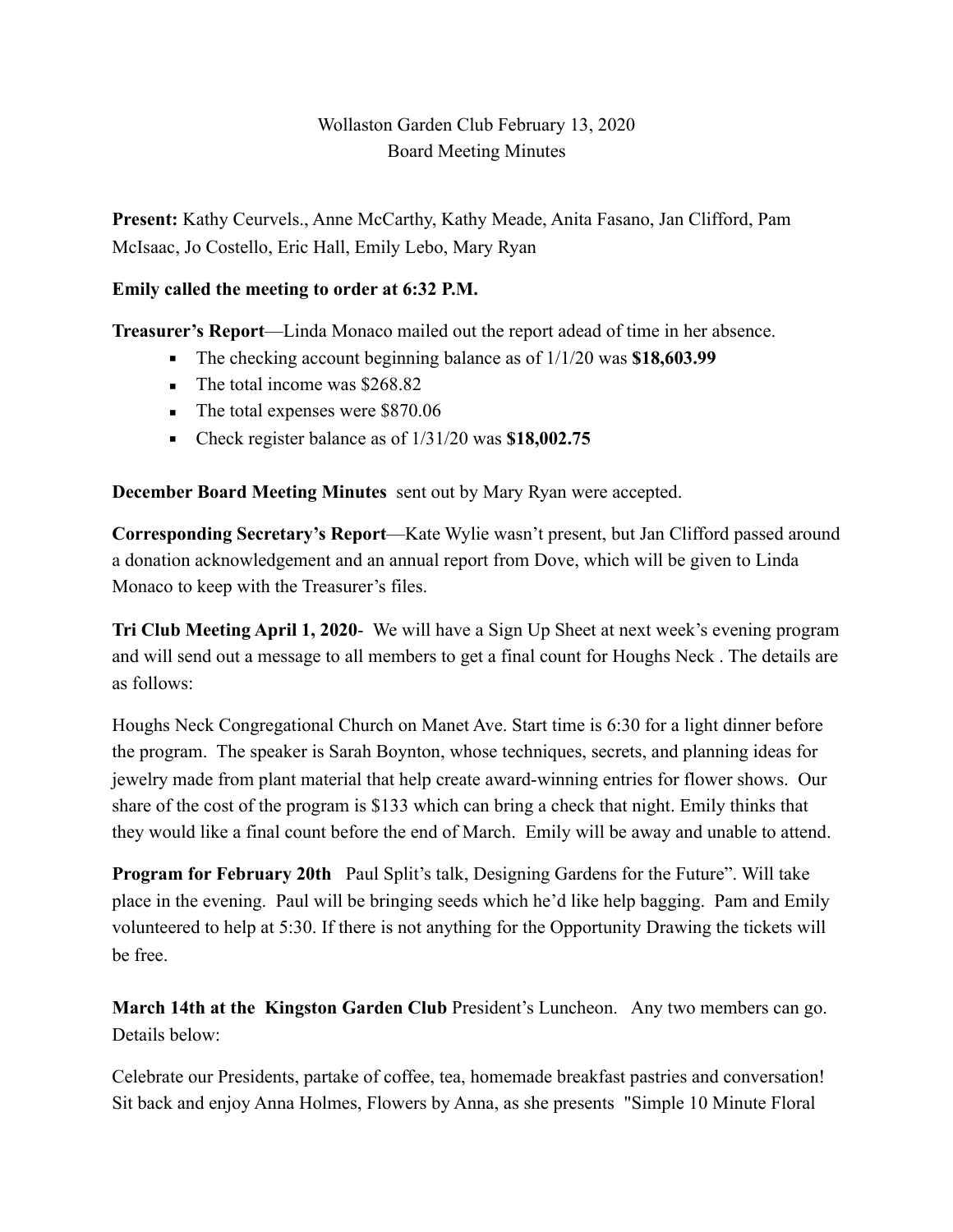Designs...That WOW!" Opportunity drawing for Anna's creations to follow program Saturday. March 14th Arrival and Registration 9:00am. Coffee Tea and Pastries: 9:00am Introductions: 9:30am Program: 10:15am

No one on the Board is able to attend so Emily will contact the Club.

**March Conservation** Meeting- Eric has met with Julianne Sullivan who has been working on her presentation on the waterways. Two of her potential projects are Butler's Pond and Sailor Home Pond.

Eric reported that the walk on Saturday, February 15<sup>th</sup> is weather-dependent --If it snows, the walk will probably be cancelled. Kathy asked if Eric could contact her if he hears anything in advance.

**Board Nominations** – Anita, Kathy and Emily met and discussed the need to get more members involved in the Club. The Board was asked to consider co-chairs, whenever possible, to bring additional members to more active participation.

**New Member vote** Gloria Robertson, 53 Upton St., Quincy The Board voted unanimously to accept Gloria.

**Reusable Bags** for Interfaith Pantry – The Board discussed a variety of possibilities to respond to their call for reusable bags. Linda Monaco did some research with pricing and we tossed around the possibility of the WGC ordering monographed bags from the WGC. Eric will contact Linda to see if any of the sites she researched indicate the number of uses per bag. Members will be asked before next meeting to bring extra reusable bags for the Interfaith Pantry.

**April meeting change status-** Our presenter for April is unable to come to our meeting. She offered her PowerPoint presentation notes and handouts. Carol Fischer is willing to present and will be paid for her services. The original presenter will be reimbursed for the handouts.

#### **Bylaw Changes**

The Board had a discussion about the proposed change to the bylaws regarding voting in new members. The Corresponding Secretary weighed in about the need to alert members (which she does) that if they joined late in the year, they would have to renew at the full price a few months later. Renewals are between March and May. The recommendation is to come to the meetings as a guests and join at the renewal time. The WGC website has all the upcoming program details. After weighing the pros and cons, the Board voted to keep the bylaws, as is, regarding voting in new members. **Pam made the motion and Jan seconded it. It passed unanimously**.

#### **Pennies for Pines**